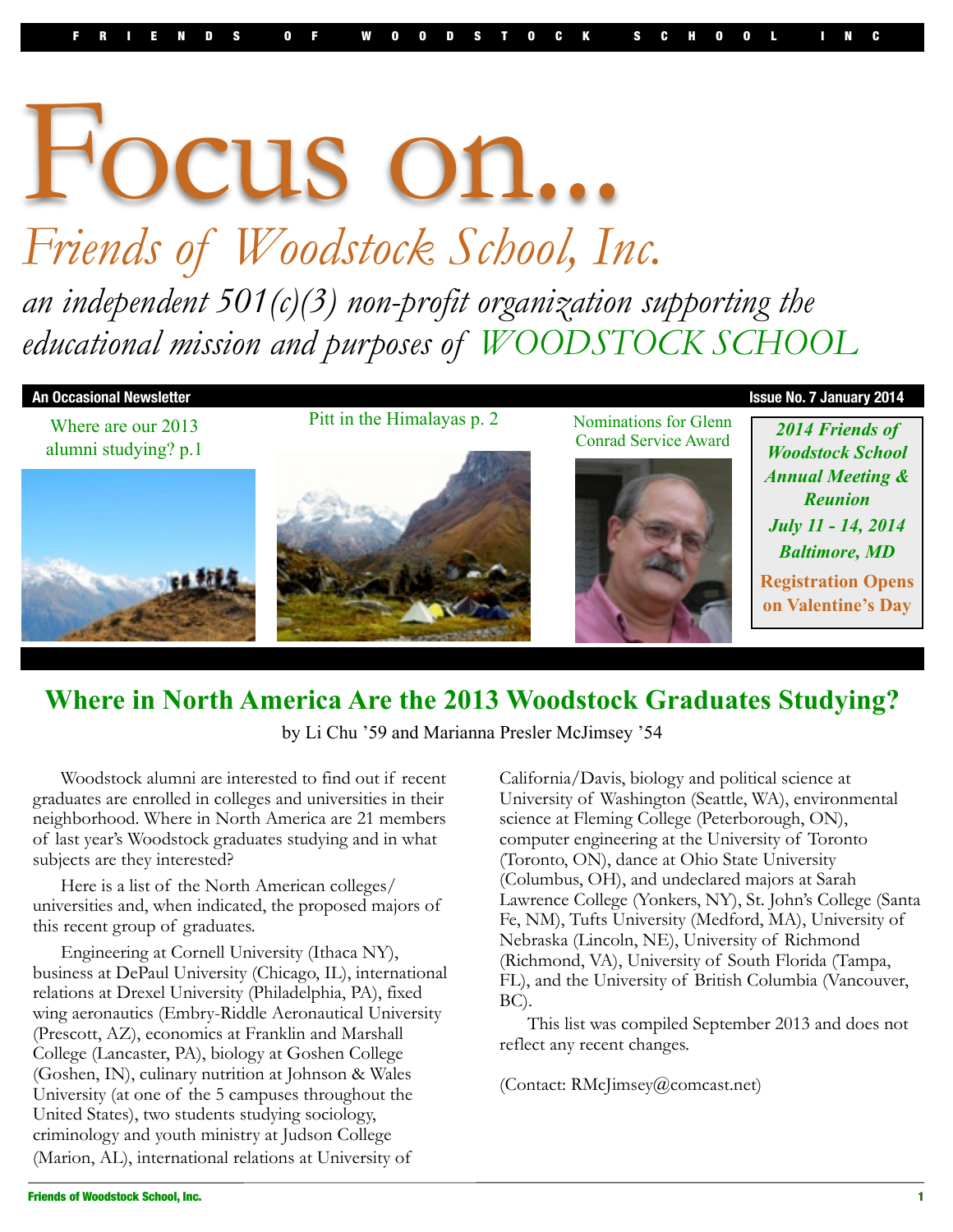# Pittsburgh University Students Trek To and From Hanifl Center

by Joseph S. Alter '77 University of Pittsburgh

*The Alter family has been closely connected with Woodstock School for several generations. Author of this article, Joseph Alter '77, is the brother of Andrew Alter '78, and Steven Alter '74. Their parents are Ellen Alter (Staff) and Bob Alter '43 who served as Woodstock School principal, 1968-1979. Joseph Alter's cousins, whose parents are James '40 and Barbara Alter, are Marty Alter Chen '60, John Alter '65, and Tom Alter '68. D. Emmet Alter, the father of Bob, James, and David '38, was principal of Woodstock, 1940-1943.*

Based on the spectacular campus of Woodstock School's Hanifl Center for Outdoor Education in the Himalaya, "Pitt in the Himalayas" is a unique study abroad program for college and university students from the United States who want to spend a semester (August to December) in Mussoorie. Under the auspices of the University of Pittsburgh, fifteen students took courses in anthropology, biology, environmental studies, literature, religious studies, gender and women's studies, and Hindi language while going on educational field expeditions to Har Ki Dun, Gangotri, Rishikesh, Rajaji National Park [near Haridwar], and Corbett National Park. Each of the field expeditions is integrated into the curriculum as a whole, producing an enlightening and intellectually stimulating combination of text-based and experiencedbased learning.

In many ways our classroom extended out from the beautiful, panoramic space of the Hanifl Center complete with wi/fi computer facilities, lecture halls, a dormitory, cafeteria, and shaded gardens - to Landour, Mussoorie, Garhwal, and Uttarakhand.

**Dynamics of shepherding - Over several months we** visited Sainji Village to better understand the way in which an agricultural economy is changing and how education is critical to rural development. We spent time with college students at the Uttarakhand University of Horticulture and Forestry, learning about forest resource management and the development of agricultural productivity. We trekked to Har Ki Dun, an alpine valley, to study Himalayan natural history and the social and cultural dynamics of shepherding. While reading about gods and goddesses of the Himalaya, we watched the ritual procession of a village god being taken back home to his temple after a tour of his domain.

Coming back to the Hanifl Center from Har Ki Dun we participated, with vigorous dancing, in a performance



of folk music by Basanit Devi Bisht, a well-known singer of *jaagar*, songs that awaken the Goddess Nanda. Twohundred and fifty members of the Landour and Mussoorie community were invited to the performance as guests of our students. Returning to one of the program's overarching themes, ecology and the environment, we spent the day at Navdanya learning about organic farming, the cultivation and conservation of indigenous seed varieties and Gandhian principles of service labor in the interest of social justice and human equity. Before leaving for Gangotri we turned back to questions of literature, music and poetry through a delightful lecture on the poetry of Kabir by Arvind K. Mehrotra, an authority on the translation of medieval verse and one of India's most respected modern poets.

Joseph S. Alter serves as the Academic Director of "Pitt in the Himalayas," working closely with Co-Director Professor Nicole Constable and K. Krishnan Kutty, Director of the Hanifl Center for Outdoor Education and Environmental Study. Rich visual documentation of field expeditions, educational events, and program activities, is available on the "Pitt in the Himalayas 2013" blog: <http://pih2013.tumblr.com/>

(Contact: JSAlter+@pitt.edu)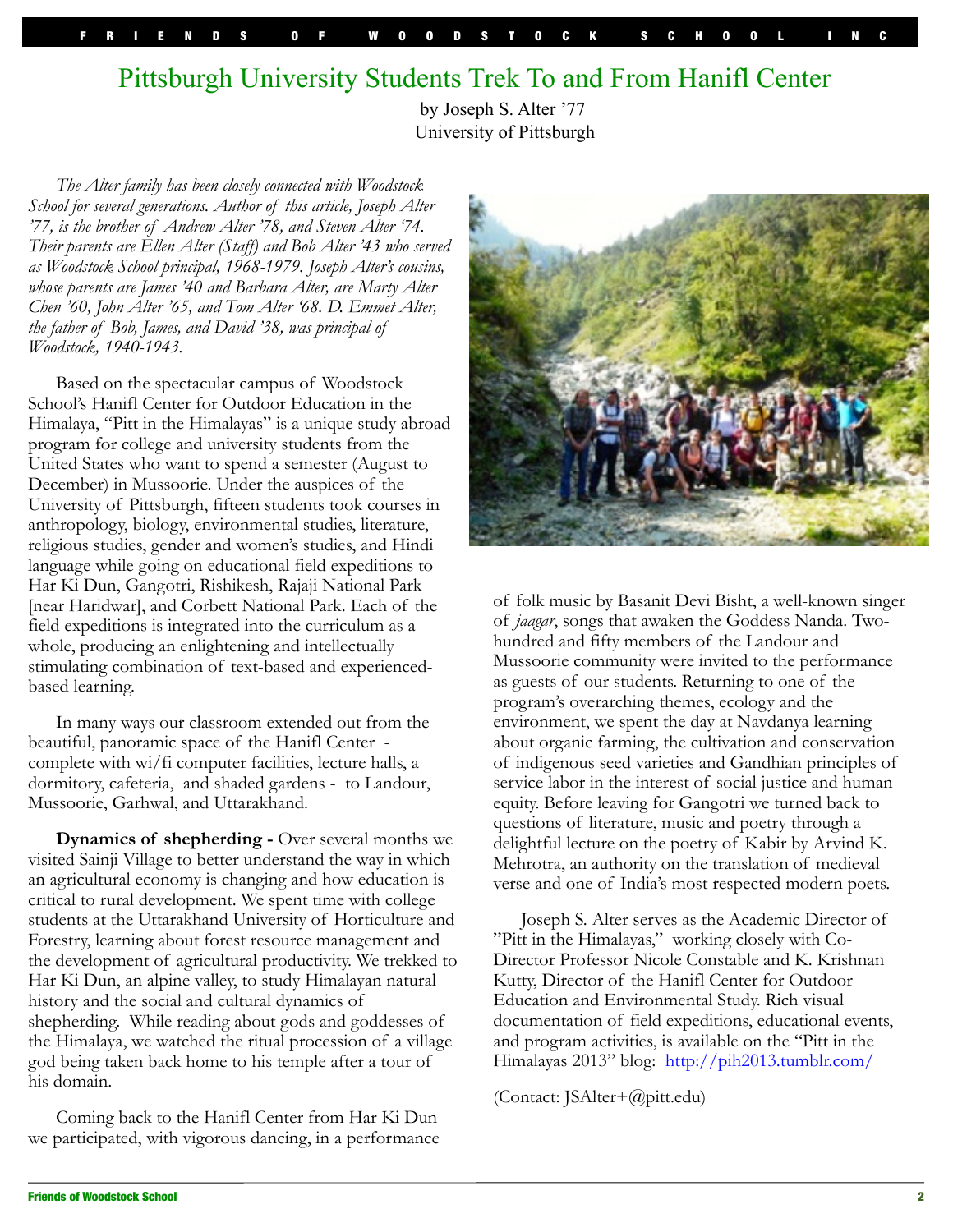## **Introducing Pritam Advani '76**

by Marianna Presler McJimsey '54



 Pritam Advani '76, a member of the Friends of Woodstock School Board of Directors, co-founded the PCN Network, which offers attorney based mortgage closing services to title companies and lenders. The company, located in Pittsburgh, PA, emphasizes team work. Pritam believes "that involvement in sports at a young age [at Woodstock] helped me build team work and collaboration skills." He was on the only two teams that have won the Mussoorie Schools Cricket Tournament.

Pritam was also a competitive table tennis player from 5<sup>th</sup> grade through high school. He sounds a disappointed note that, in the U.S., table tennis is mainly a "garage sport."

 Pritam's childhood asthma was aggravated by Mumbai's pollution and humidity, so his parents sent him, beginning in 4<sup>th</sup> grade, to the healthier climate of Woodstock and Mussoorie. He characterizes Landour as "one of the most beautiful places in the world and an amazing location in which to have spent any part of one's life." His brother, Kamal, graduated from Woodstock in 1978.

 Having appreciated the small classes of Woodstock where faculty and students were engaged with each other in and out of class, Pritam chose a small liberal arts college, Washington and Lee College, with a similar learning environment. He graduated in 1980 with a major in

economics and accounting. He worked for Ernst & Young until 1991. Since then he has been involved with several start up/venture funded growth companies and co-founded PCN Network in 2004.

The issues of hunger in the Pittsburgh region and of mental health are the focus of the Advani's volunteer activities. Pritam and his wife, Binu, enjoy large, extended families and love to travel, both to India and elsewhere.

Pritam notes that Woodstock became an international school when he was a student there. He believes that the school fosters "an appreciation for judging people for who they are, not what they have or where they come from." He noted that in the boarding school environment, differing backgrounds faded in significance.

Among the memories that Pritam remembers with laughter are freezing in the dorm rooms, the three-minute maximum showers that left one still lathered in soap with no rinse water, and cooking papads on top of the wood stove in the dining room during evening study hall. These experiences and those of learning together fostered the close Woodstock friendships that Pritam cherishes.

### Woodstock Prepared 2013 Best All-Around Student for College by Liang-Yun Cheng '13

I am a first-year student at the University of Richmond in Virginia, and have been here for four months. Where I am is nothing like what I had seen in chick flicks. People are very friendly, welcoming, and helpful. Overall, the transition has been much smoother than I had expected.

 Although cafeteria food is definitely better, I had to adjust to the sweetness and saltiness. As a habit I had developed in Woodstock, I keep a tuck bucket and enjoy munching on junk food. Sadly, no one here appreciates and enjoys tuck as much as Woodstockers. I won't lie. College is challenging. Although the education system is similar to Woodstock, the reading load is overwhelming. The amount I have read in the first few months is probably the same as the amount I had read in my four years of high school. I am still struggling with efficiency and time management.

Don't get me wrong, college is definitely fun. Here are a few things that I've done so far:

- Awakened at 3AM to watch the sunrise at Virginia Beach
- Watched a live 87-year-old Wurlitzer organ performance
- Experienced American consumerism at Target

• Learned to play the gamelan from Bali, Ewe drumming from West Africa, and taiko from Japan

However, it doesn't matter how great college is, I still constantly think about Woodstock. I really miss the mountains, the people, the food, and the simplicity of life in that little hill station. (Contact: liangyun0213@hotmail.com)